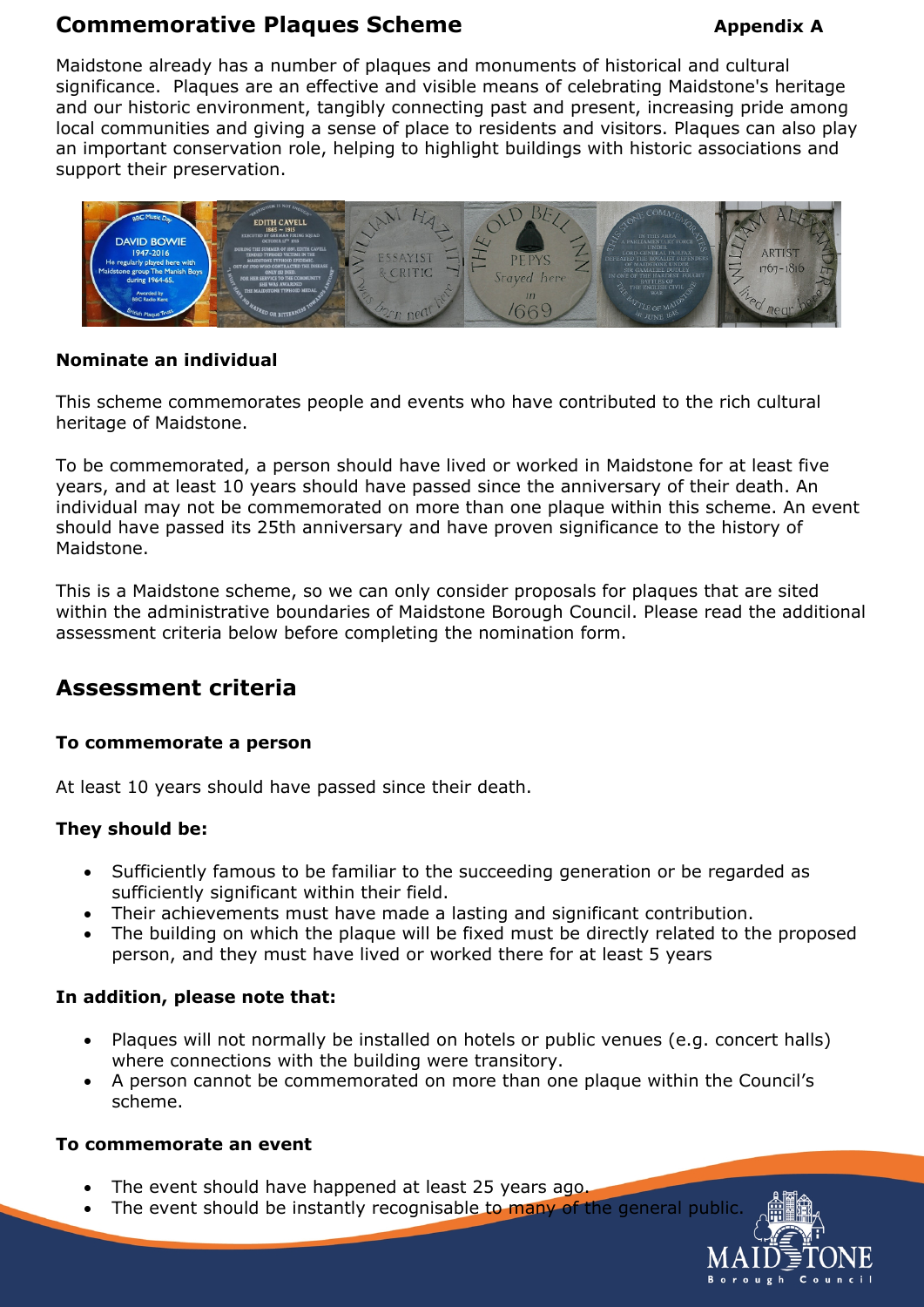- The event should be of special historical interest or significance in the history of Maidstone or the country as a whole.
- The building proposed for installation must be directly related to the event.

# **Additional considerations**

- The proposal will be considered and approved by the Heritage, Culture and Leisure Committee.
- The Committee will only approve plaques that will be visible to passers-by.
- You will need the agreement of the building owner.
- Exceptional cases will be considered on their merits, subject to the submission of a thoroughly researched and justified case.

## **Funding**

Unfortunately, there is no budget to pay for the costs of plaques, so proposals can only be taken forward if the proposer or supporting group is able to meet costs.

#### **Costs could include**

- The making of the plaque (usually around £500 each).
- The installation of the plaque (usually around £200 depending on the type of building).
- Any legal costs (e.g. indemnification of building owner).
- Research and validation (if required).
- Any special costs around listed building consent or other planning consents.
- The cost of an unveiling event (if required).
- Ongoing maintenance and repair.

#### **In addition, please note that:**

- The Council's preferred plaque design is smooth Grey slate 18" [460mm] x 18" [460mm] x 1.25" [30mm]. Inscription to be "v" cut in the stone in Times Roman style and letters enamelled in light grey. Prominent features such as a named person or event should be gilded using 23crt gold letters.
- The inscription should be clear, simple and accurate do not create a false history, make sure all the information is correct.
- The inscription should be approximately 19 words.
- Where plaques are funded by specific bodies, the name may also be included in the design.

Applications will also be considered for larger scale memorials and additions to the roll of honour in the Town Hall Chamber.

#### **The Council's jurisdiction**

- The council will co-ordinate the scheme.
- All proposals will be considered by the Heritage, Culture and Leisure Committee as advocates of the scheme.
- The Council will fulfill its statutory duties as part of the scheme.
- It will provide complimentary PR at the unveiling ceremony.
- The council will promote the scheme via its website.

# **Organisations that can provide guidance and expertise**

English [Heritage](file:///C:/Users/DawnH/AppData/Local/Microsoft/Windows/INetCache/Content.Outlook/DME2G21V/English%20Heritage%20Document%20http:/www.english-heritage.org.uk/content/publications/ehcharity/celebrating-people-and-place/commemorative-plaques-guidance-pt1.pdf)

Open [Plaques](http://openplaques.org/places/gb/areas/maidstone/plaques)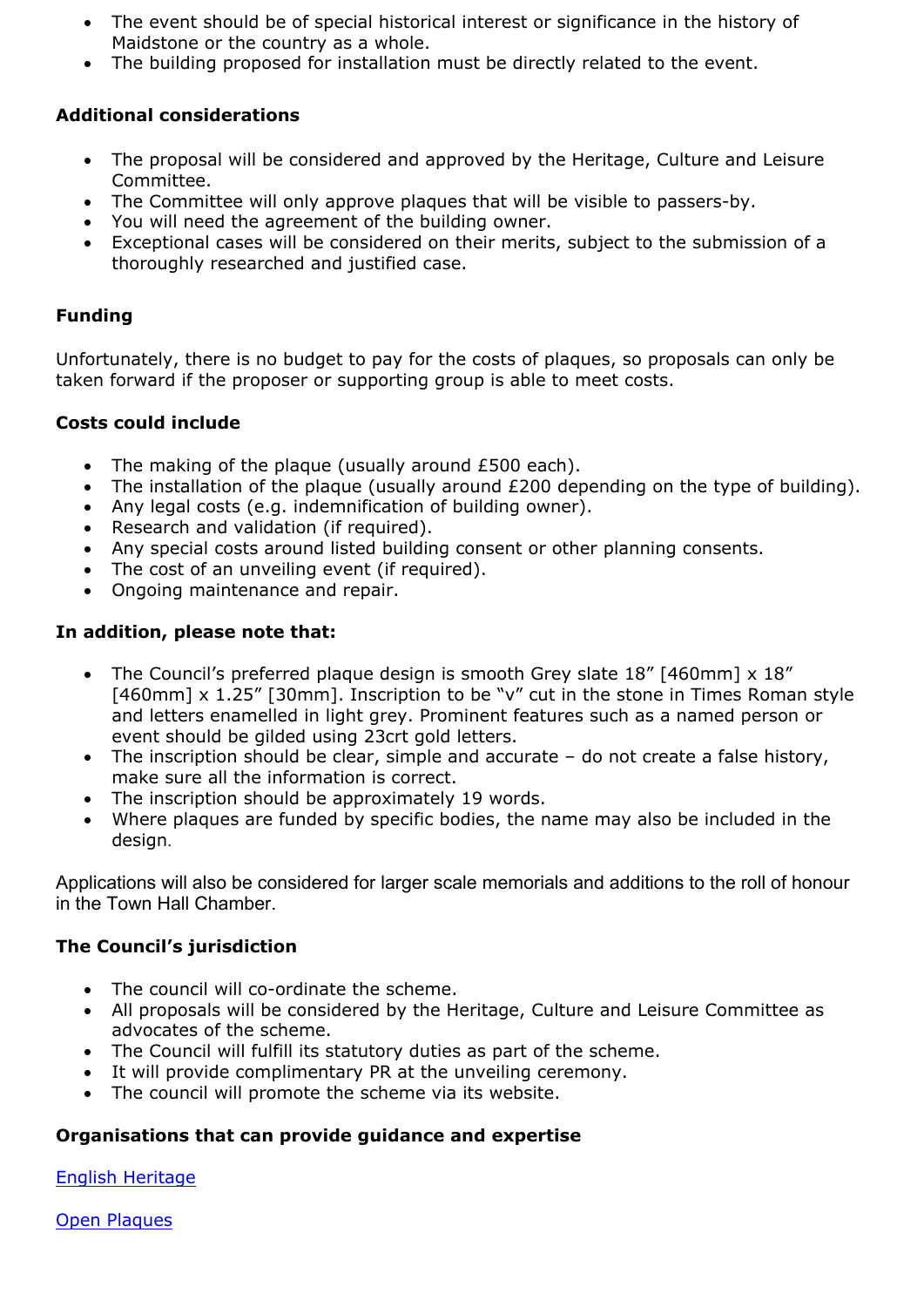# **Commemorative Plaque Nomination Form**

# **Applicant details**

|  | Name: |  |
|--|-------|--|
|  |       |  |

| Address:      |        |
|---------------|--------|
|               |        |
|               |        |
|               |        |
| Phone number: | Email: |

**Details of Plaque**

What person or event is to be commemorated?

What is the significance of this person or event?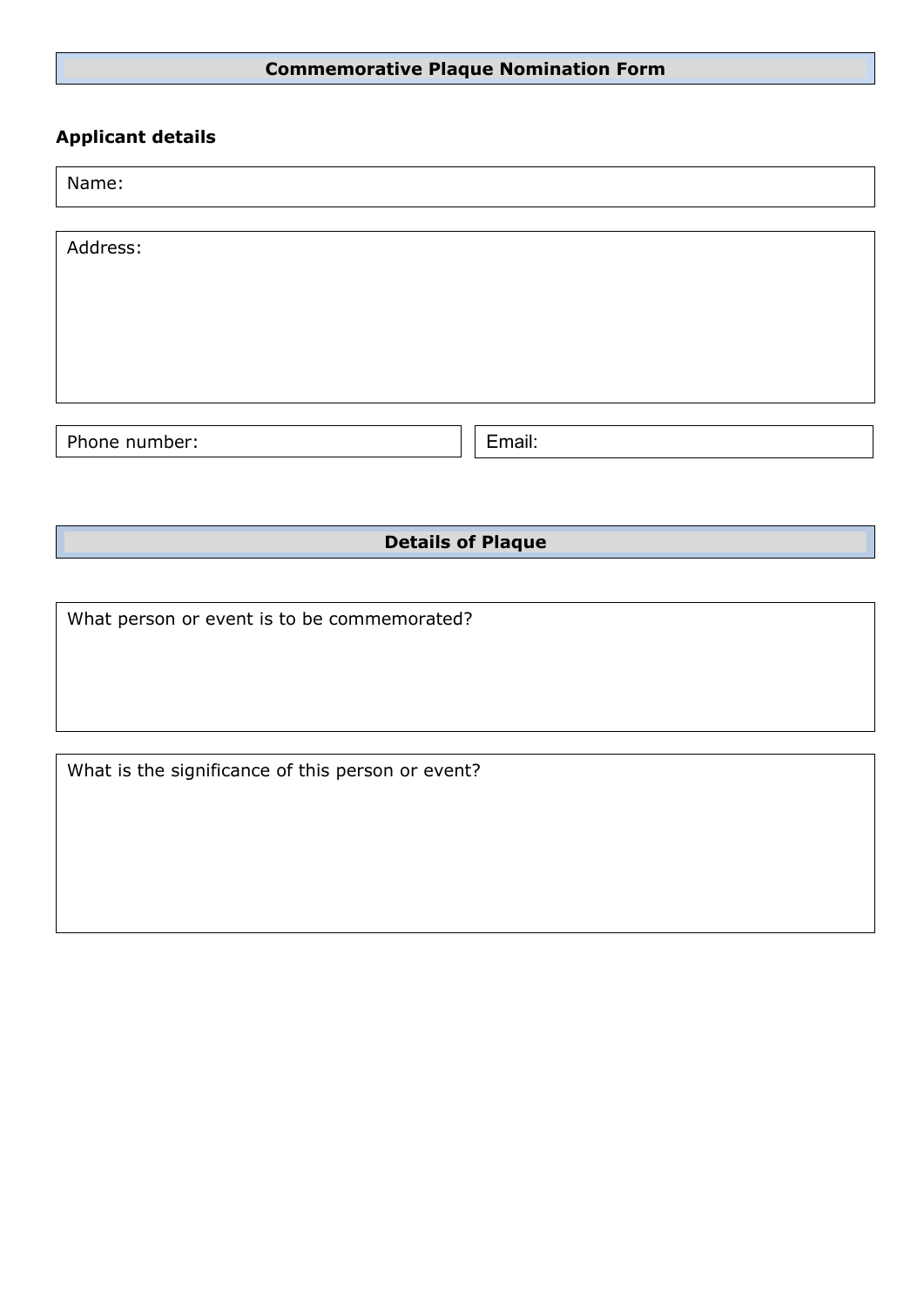What links the building to the person or event? (Please include dates where possible),

What is the address of the building that has been identified for the plaque?

Who is the building owner?

| Has consent been obtained by the owner? |  | $Yes$ $\Box$ No $\Box$ |
|-----------------------------------------|--|------------------------|
|-----------------------------------------|--|------------------------|

If yes please provide written confirmation from the owner).

Suggested wording for the plaque

Are you willing to fund this proposal?